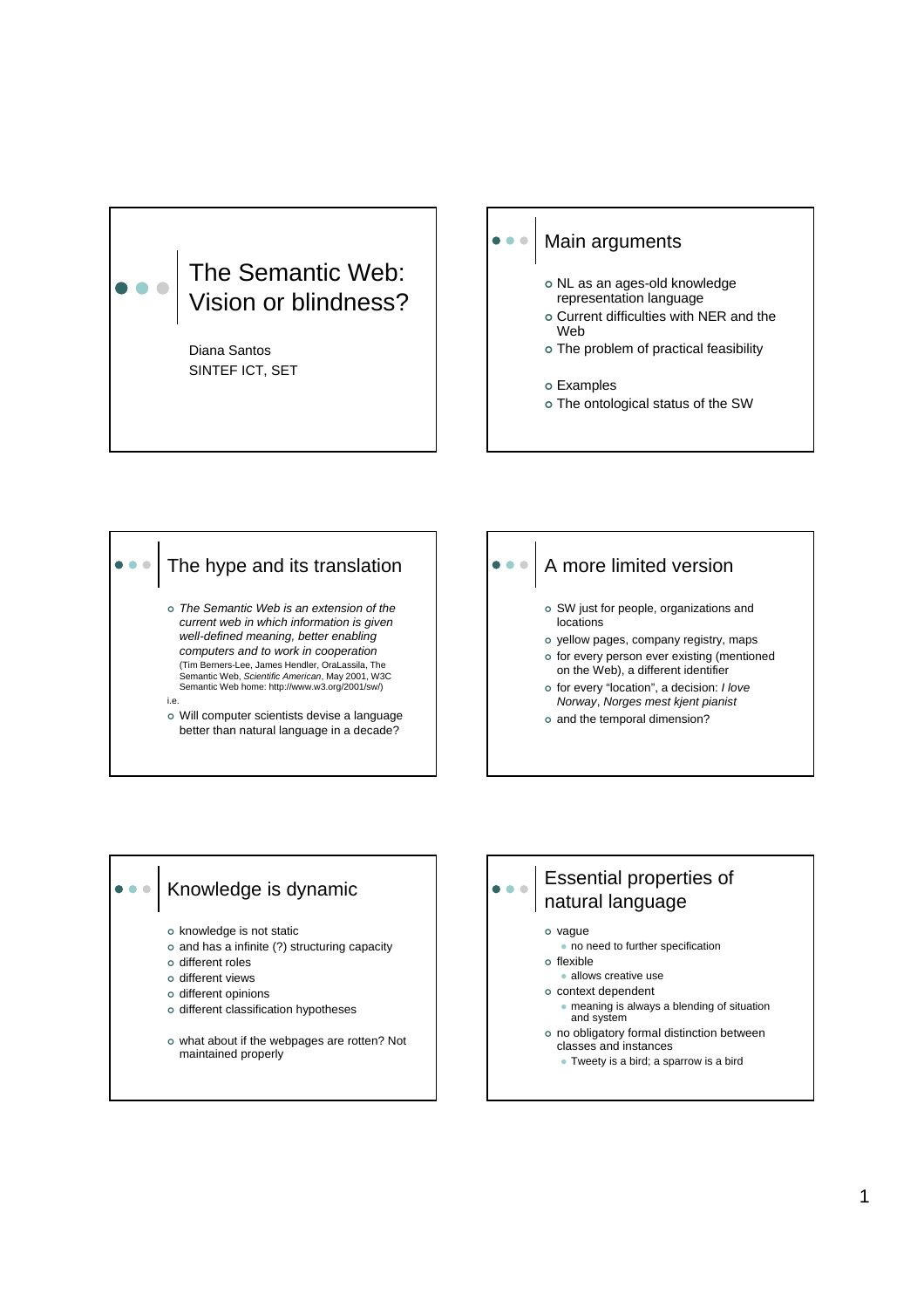#### Practically feasible?

- o The problem of consensus
- | Given a straightforward categorization task, two persons almost always disagree
- | how to encode a shared conceptualization if there is none?

## (Subtle?) distinction

- o Wishful thinking (wouldn't it be wonderful?) o Attainable goal (generally with an estimate, a budget)
- o An obvious parallel in machine translation • IF it were possible to create an interlingua THEN it would make sense to compare advantages and benefits of that approach compared to the transfer approach • Assuming something impossible did not take us anywhere



### People do not agree in simple tasks

. . .

#### <sup>|</sup> 2 subjects were asked to annotate 30 texts with destination descriptions, using a manually pruned ontology with 682 concepts

- A: 436 B: 392 categorizations
- 277 proper nouns classified by both, with 59 concepts
- Kappa:  $63.48\%$   $\rightarrow$  Upper bound F-measure:  $62.09$
- <sup>|</sup> Cimiano, Philipp & Steffen Staab. "Learning by googling". *SIGKDD Explor. Newsl.* **6**, 2 (Dec. 2004), pp. 24-33.

## NER and QA: a different perspective

- | *Where is the Taj Mahal?*
- o 20% of the occurrences of country names represent concepts, not a geographical location nor an organization (official or people)
- o Attempts to go beyond structured information (for example Wikipedia)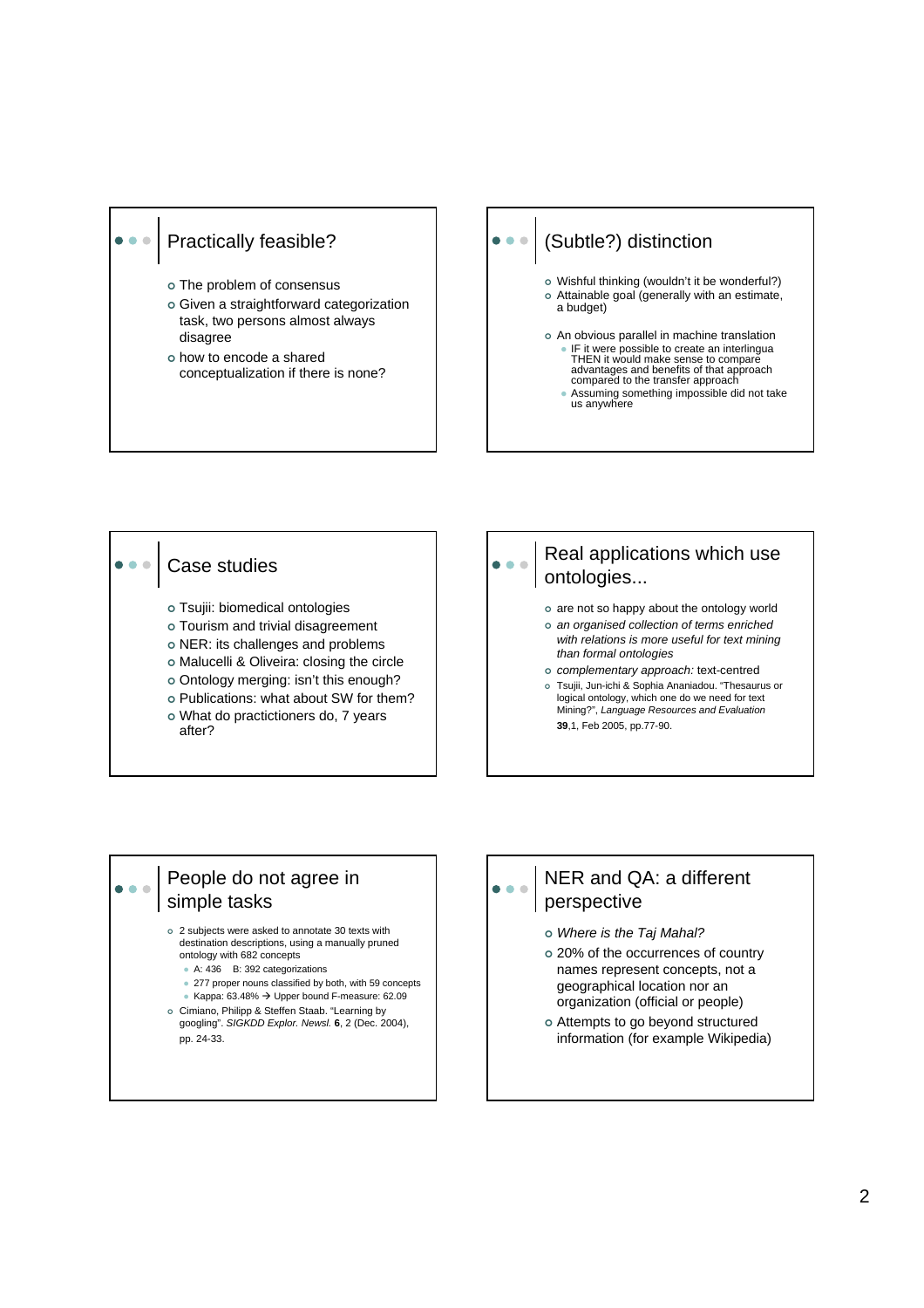### Closing the circle: back to NLP

- o instead of full ontology mapping,
- <sup>|</sup> *if all the previous steps are not enough [...] it looks in texts for new meanings and characteristics...*
- o Malucelli & Oliveira. "Ontology Services to Facilitate Agents' Interoperability". In: *6th Pacific Rim International Workshop On Multi-Agents, Prima 2003,* Springer-Verlag, 2003, pp.170-181.

# Ontology merging

- o survey of 35 works
- | *we hope that this article contributes to a better understanding of the emerging field of ontology mapping*
- o Kalfoglou, Y. & M. Schorlemmer. "Ontology mapping: the state of the art", *The Knowledge Engineering Review* **18**(1), 2003, pp.1-31.